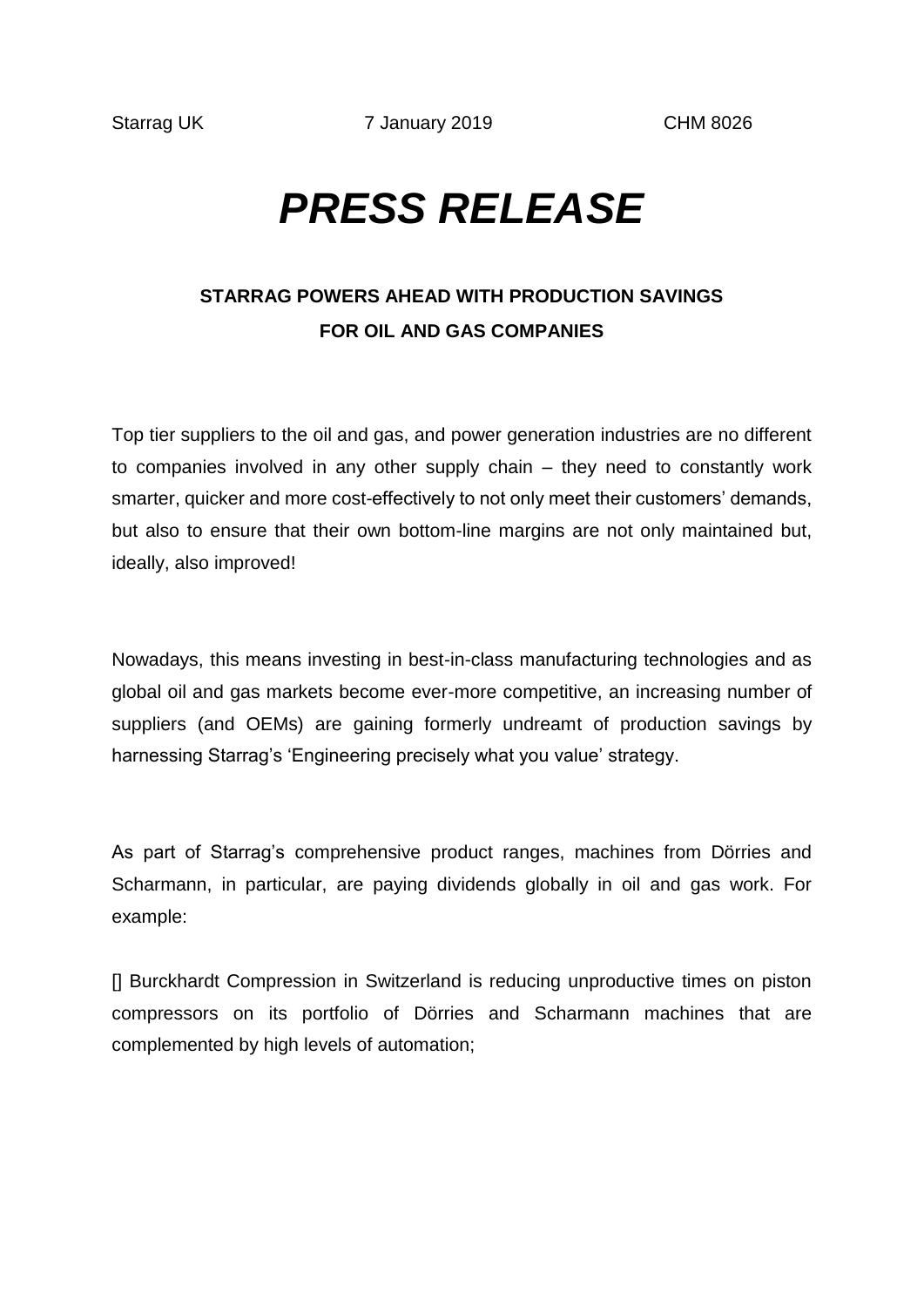[] Based in the Netherlands, Mokveld is reducing formerly long machining times as well as possible re-location errors and certainly costs, by machining its high-pressure control and stop valves complete in a single set-up on a Dörries vertical lathe; and

[] One-hit machining is also benefiting KSB of Germany, with one Dörries vertical lathe minimising unproductive times and replacing two/three conventional machines in the production of pump housings.

In every case, Starrag can easily and cost-effectively 'modify' and supply each machine specifically to suit each user's unique machining needs – hence users gain unrivalled rewards through the 'Engineering precisely what you value' strategy.

Manufacturing piston compressors that operate up to 3,600 bar, Burckhardt Compression uses a quartet of Starrag machines – a Scharmann Alpha 1250 M machining centre, a Scharmann Heavyspeed 2 ram-type boring mill, a Dörries Contumat VC 2400/200 vertical turning lathe (VTL) and a Scharmann Ecoforce 2 HT4 machining centre - to machine cylinders, cylinder blocks, frames, valve heads and steering rods.

Producing components up to 5.9 m long and weighing 30 tonnes, the production routines are demanding, including finish machining to 20 microns and H7 holes up to 1.3 m deep. However, the Starrag machines consistently meet all requirements while also generating time and production savings compared to former methods.

According to August Dünki, the company's Director of Large Part Manufacturing: "We especially gain extra benefits from the use of the Dörries VTL's additional moveable work table axis (for set-up and/or in-situ workpiece inspection) and reduced unproductive time via the 72.4 hp Ecoforce 2 HT 4 which utilises head attachments (with automatic pick-up) and robot tool handling."

Importantly, too, the company highlights Starrag's machine pre-approval software package as particularly beneficial. This details workpiece processing including all machining parameters, tools and targeted processing times and, says Mr Dünki: "This software is an important part of machine selection."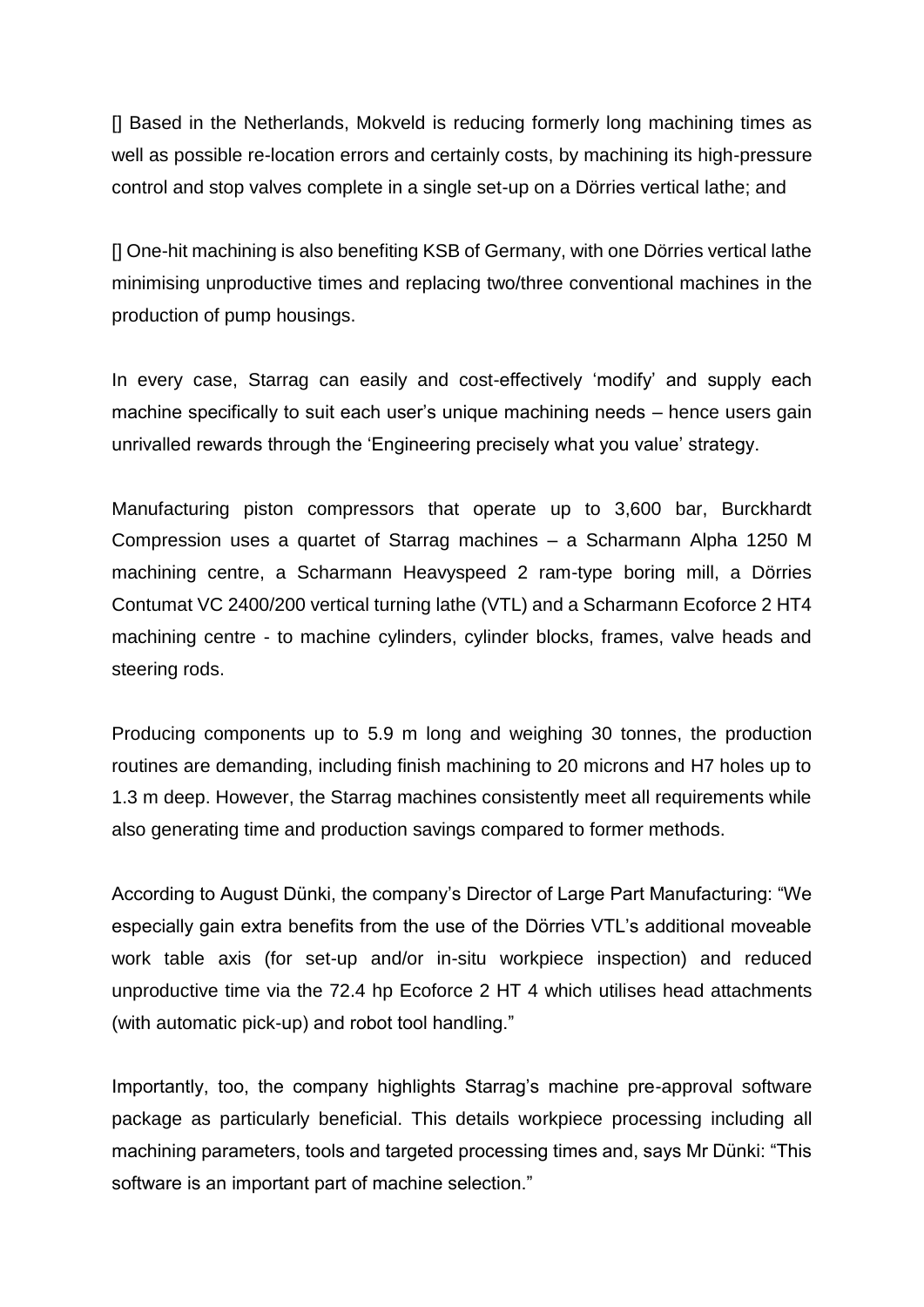In another example, Mokveld in the Netherlands is using a 80.5 hp Dörries Contumat VCE 2000 vertical turning lathe (VTL) to machine high-pressure axial flow control and stop valves measuring up to 2.4 m long by 1.9 m diameter and weighing up to 12 tonnes. These are produced from materials such as cast and chrome steels, duplex, super duplex Inconel and titanium, and 80 per cent of machining – to finishes of 30 microns - is focused on turning.

Again, the use of a 'second' work table is providing rewards, enabling a workpiece to be set-up while another is being machined, for example. Additionally, because boring can also be undertaken on the VTL, Mokveld is reducing formerly very long machining times as well as possible re-location errors and certainly costs by machining the components complete in a single set-up.

The rewards of using a Dörries Contumat VTL – in this case a VCE 2800/220 MC model - are also being gained by KSB, based near Nuremberg, which is machining machine pump housings weighing up to 3 tonnes to exacting IT6 tolerance standards. Replacing a process that involved turning the housings' front and rear sides, then relocating on a different machine for drilling, now the Contumat performs all required tasks in a single clamping.

So, not only has the machine reduced throughput times but it has also replaced two/three conventional machines, thus allowing KSB to gain further financial capital investment rewards and improve operator utilisation.



The Dörries VTL enables complete processing in one set-up of many typical pump components (housings)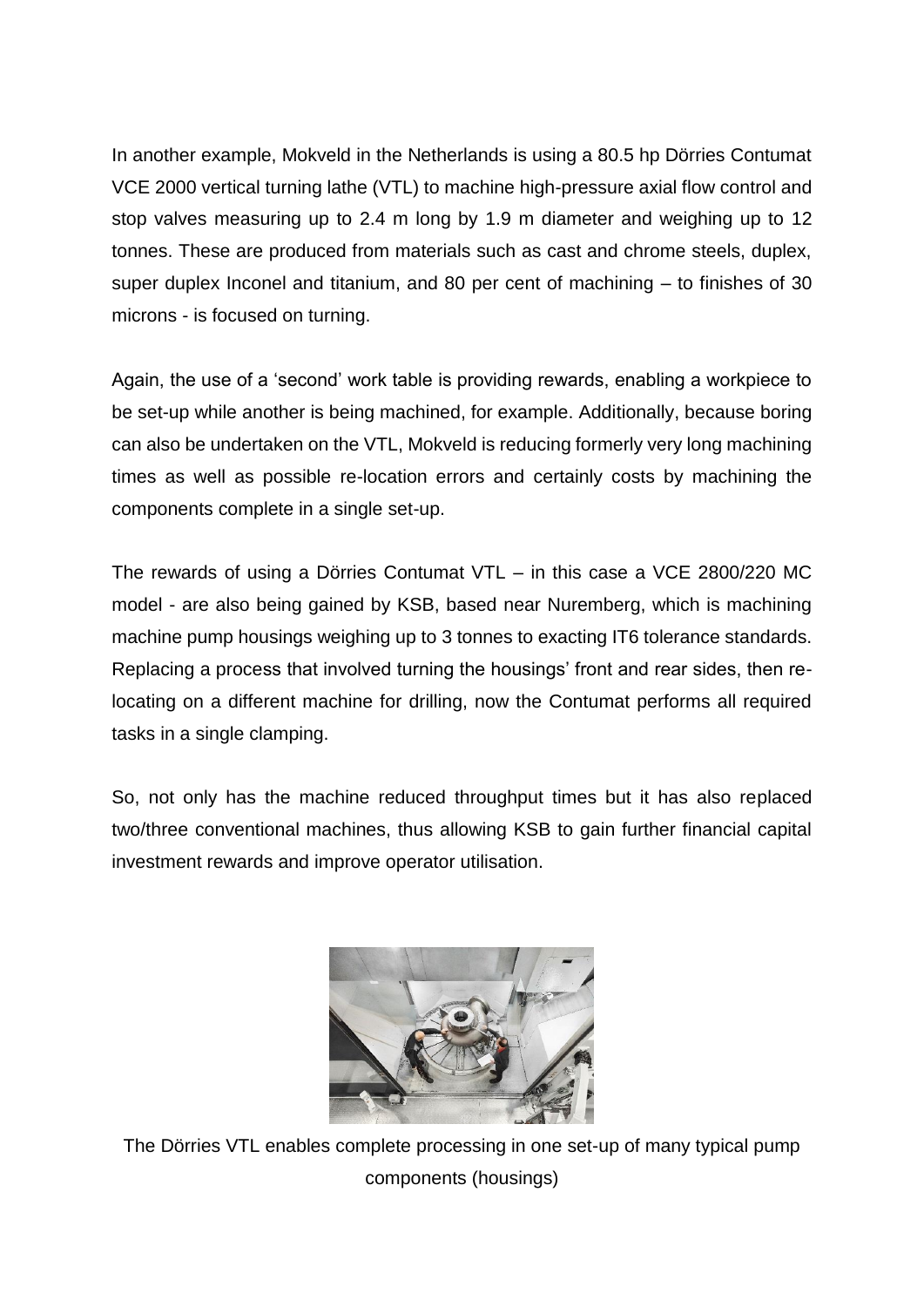

The Dörries CONTUMAT VC 2400 MC-V has proven itself with the high-precision machining of rotary components



The Dörries Contumat VCE 2000 vertical turning lathe, with a pallet table and separate table and motor-driven alignment stand, allows the set-up process for the next workpiece to be completed while another is being processed

> -end-With compliments Colin Hoskins C H Media Ltd E: [colin@ch-media.co.uk](mailto:colin@ch-media.co.uk) P: + 44 (0) 7785 293077

Issued on behalf of: Starrag UK Ltd, 43-45 Phoenix Park, Avenue Close, Nechells, Birmingham B7 4NU Tel: 0121 359 3637